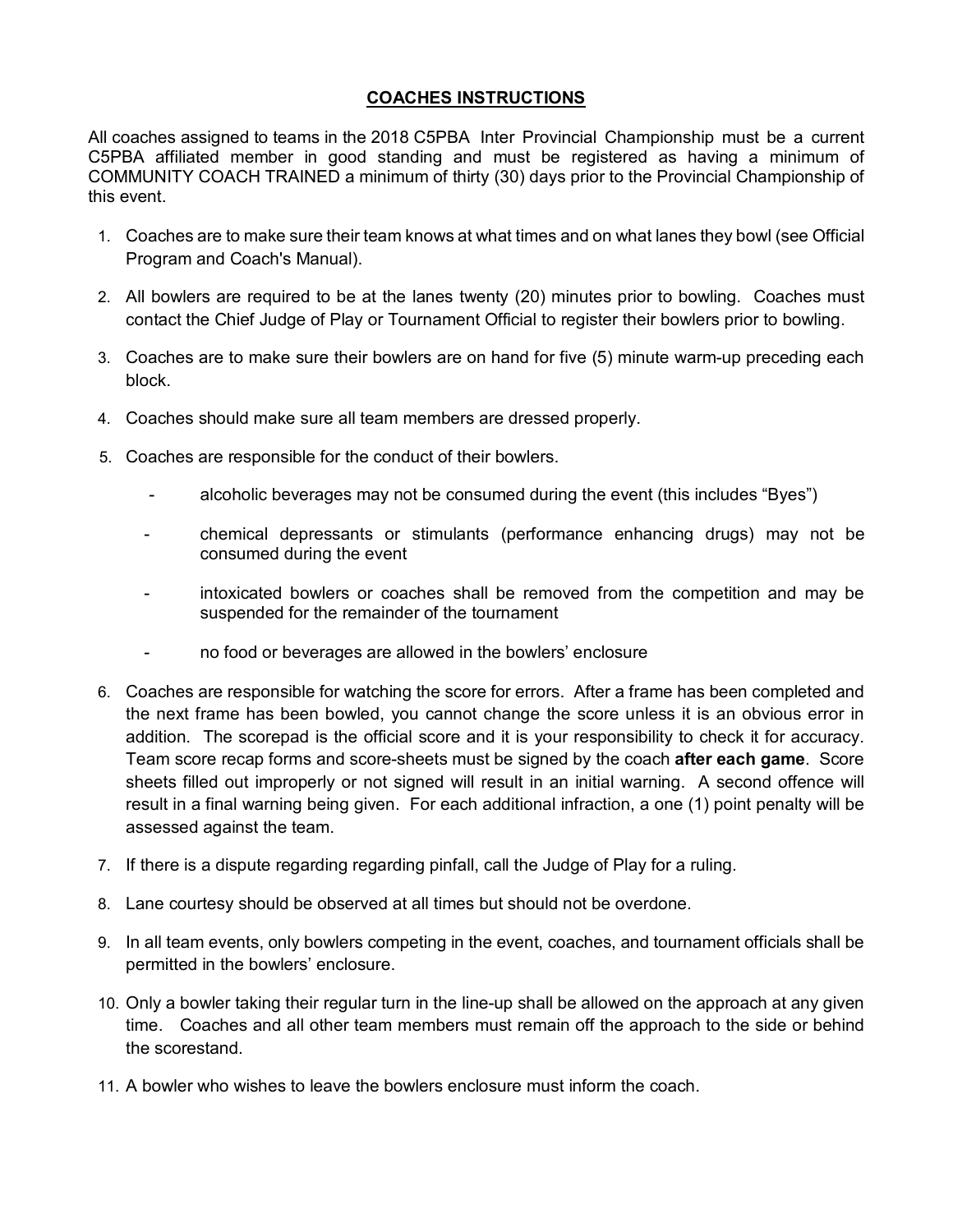- 12. The Coach is responsible for having his/her team line-up submitted on the official scoresheet for each game as quickly as possible.
- 13. Only Coaches will be allowed to discuss, dispute or protest any point pertaining to the Championships with the Judge of Play. Please inform the bowlers of this ruling in order to save any unnecessary delays.
- 14. Coaches must not approach a member of the opposing team with a complaint. If you have a dispute of any kind, stop the bowling on both lanes and summon the Judge of Play.
- 15. Playing coaches are not allowed to in this event.
- 16. Coaches are responsible for having all bowlers arrive **on time** and **in uniform** at the Victory Banquet.
- 17. Coaches should make their bowlers aware of all rules as violations may result in penalties being assessed or suspensions from the Championships.
- 18. The use of chants, songs, cheers etc. which contain profanity, slanderous remarks or words which are deemed detrimental to the image of 5 Pin Bowling will not be allowed. Use of such illegal chants will result in forfeiture of game and repeated violation of this rule shall lead to suspension from competition.
- 19. The use of profanity, of any nature, will **NOT** be tolerated! A warning will be given, however, if use is continued, the offender will be suspended from competition.
- 20. The wearing or use of external devices such as MP3 players, cell phones, etc. is prohibited. This applies while the bowler is on the approach but does not prohibit the bowler from using the device while awaiting his/her turn.

21. Official Game Recap Sheet

- *Step 1* Official Game Recap Sheets will be distributed at the Coaches/Managers meeting.
- *Step 2* Prior to the start of each match, the **VISITING** team coach must complete his/her lineup position section of the form. Use numerals 1 through 4 only.
- *Step 3* The **HOME** team coach must then complete his/her lineup portion of the recap sheet.
- **Step 4** Each coach will enter their lineups (with the assistance of a Judge of Play if required) in the computer scoring system.
- *Step 5* Under the points column each individual match is one point. You would place **"1"** for a **WIN**, **"0"** for a **LOSS** and **"0.5"** for a **TIE**. The team with the highest team pins over average would receive **"3"** for a **WIN**, **"0"** for a **LOSS** and **"1.5"** for a **TIE**. A total of 7 points will be awarded for the match.
- *Step 6* Once the sheets are completed, both **HOME** and **VISITING** coaches must sign both sheets.